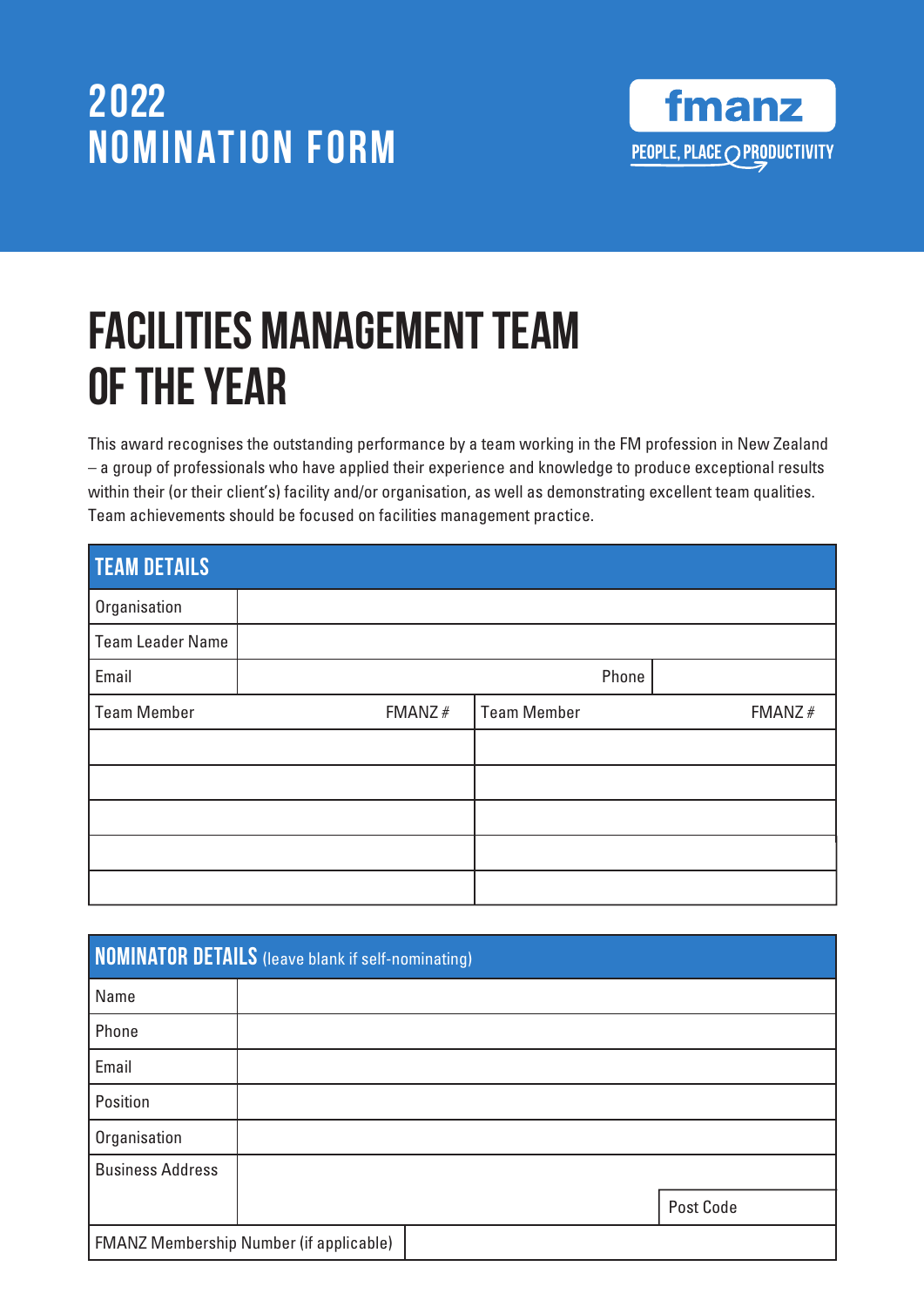#### **Eligibility**

- Nominees must predominantly be facilities management practitioners. For the purposes of this award, this includes any team that organises, controls and coordinates the strategic and operational management of facilities in public and private organisations to ensure the assets are fit for their intended purpose and operate efficiently. This includes creating and sustaining safe and productive environments for occupants and visitors.
- Nominations must be submitted on an FMANZ Awards nomination form appropriately covering all judging criteria, with a signed declaration.
- Nominees must have been an Individual or Corporate member of FMANZ for 12 months prior to their nomination being submitted. Team members shall be named, their roles detailed and the FMANZ membership status noted. Non-FM team members are not required to hold Individual FMANZ memberships (i.e. administration/support staff integral to the team nomination.) The award is an FMANZ award and the expectation is that the team is largely made up of FMANZ Individual/Corporate members – the judges decision to accept/decline any nominations is final.
- Judges, awards committee members and board members are not eligible to enter.
- An individual may nominate only one person/organisation per year in each category.
- If shortlisted, you agree to send at least one representative to the Gala Awards Dinner at your own cost.
- Self nominations are permitted in this category provided the nomination includes a minimum of 1 written client endorsement

Note: The judges have the right, but are not obligated, to contact referees to validate any information supplied. References may be followed up where two or more nominees are ranked closely.

#### **Guidelines for nominators**

Here are some guidelines to help you prepare your nomination and ensure that it is the best it can be:

- Check eligibility read the eligibility section above carefully to make sure the team you are nominating meets all the criteria.
- Read the questions carefully and answer them clearly, concisely and directly. The explanatory note below each question will help you understand what the judges are looking for.
- Please provide examples and evidence to support the claims being made. Quantified information (such as percentage improvements, dollars saved, etc) will help the judges to assess the nomination.
- Where relevant, provide details about innovation and exemplary service delivery.
- Try not to use abbreviations or jargon the judges may not know what you are referring to.
- Check your grammar and spelling.
- Use the full word limit but do not exceed it. Judges will ignore anything you write in excess of the limit.
- The judges will award marks only on the basis of the information they are given. Don't assume they know anything more about your nomination than the information you have provided.
- You are strongly encouraged to provide additional supporting information, such as client references, customer feedback, performance appraisals, financial information, survey results, project descriptions, etc. Any information you provide will be treated confidentially.
- Before submitting the nomination, please have it reviewed to check that it reads well and answers the criteria clearly and fully.
- The judges will only accept one nomination per person per category.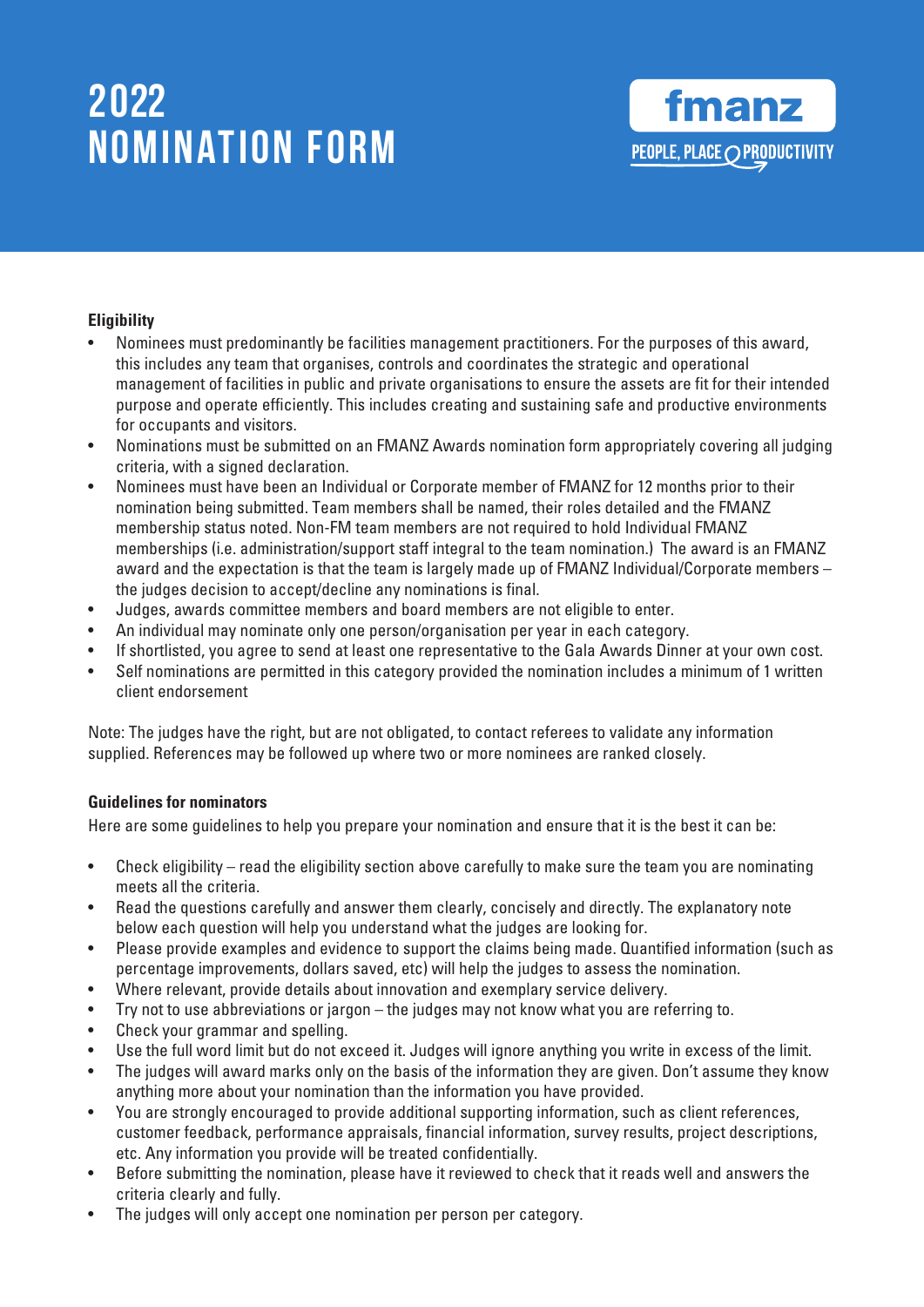

#### **INTRODUCTION. Summary statement about the team you are nominating. (75 words)**

This description may be used when announcing shortlisted nominees at the Gala Awards Dinner and in publicity material after the event.

**THE ROLE. Describe the role of your team, how it fits within the wider organisation, and why it should be recognised as the Facilities Management Team of the Year. (250 words)** 

What is the team's role, how does it fit within the wider FM team and the wider organisation? What makes this team an outstanding performer? Why should your team be recognised as the Facilities Management Team of the Year?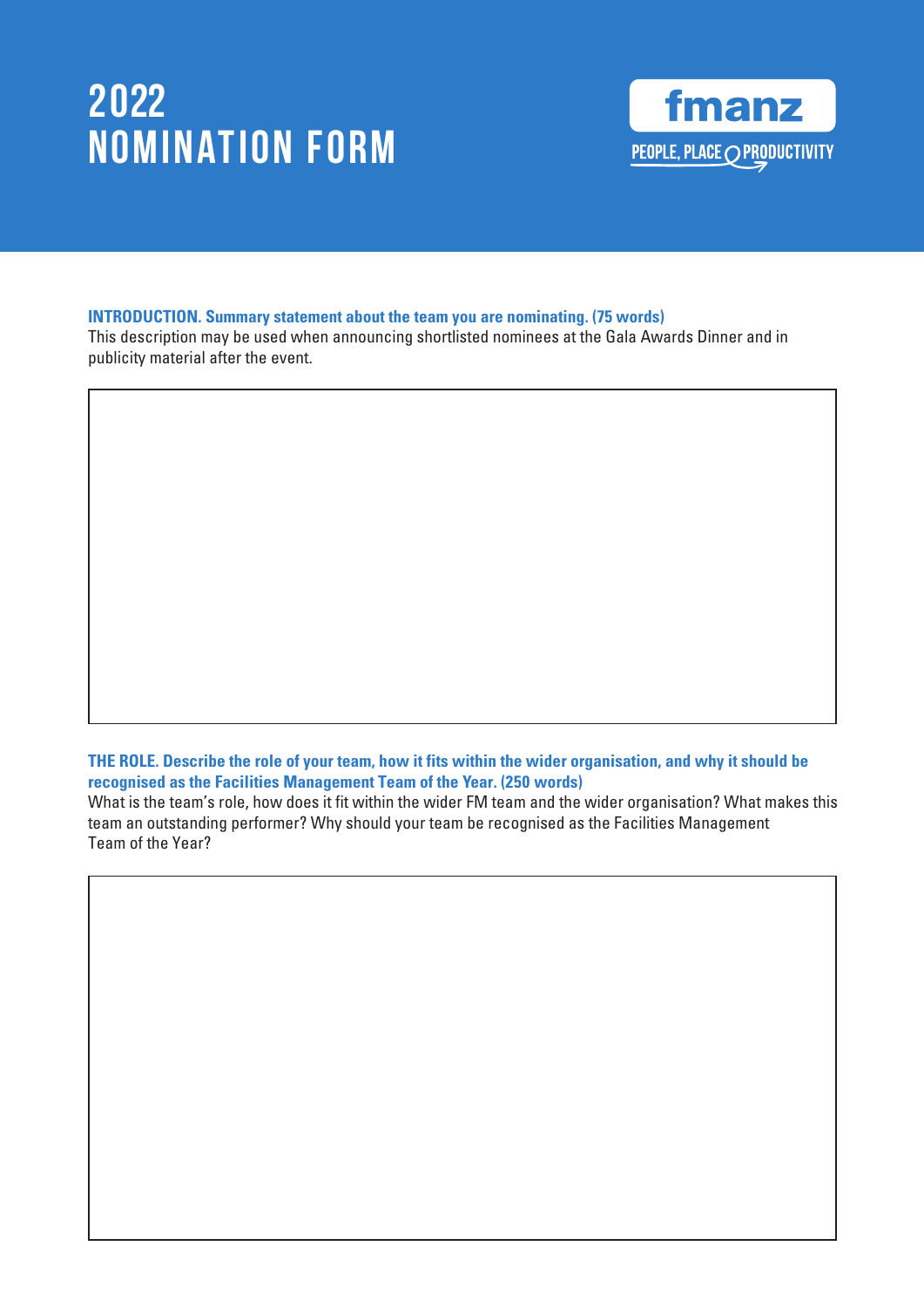

**TEAM QUALITIES. Explain how your team's qualities show commitment to facilities management and service delivery. Provide examples of how these team qualities have helped deliver value to the organisation through development, innovation and leadership. (250 words)**

What is it about your team that makes it an outstanding and high-performing team?

**ACHIEVEMENTS. Outline key milestones and outcomes achieved by your team in 2021/22. What aspects of these achievements were noteworthy in the context of the organisation's type and the size of the facilities managed? (250 words)** Please provide details of your team's exemplary achievements eg cost savings, efficiency gains, process or service delivery improvements, innovation, etc. For completed projects, provide details on how your team's projects have benefited the organisation. Note: Achievements need to be focused on facilities management.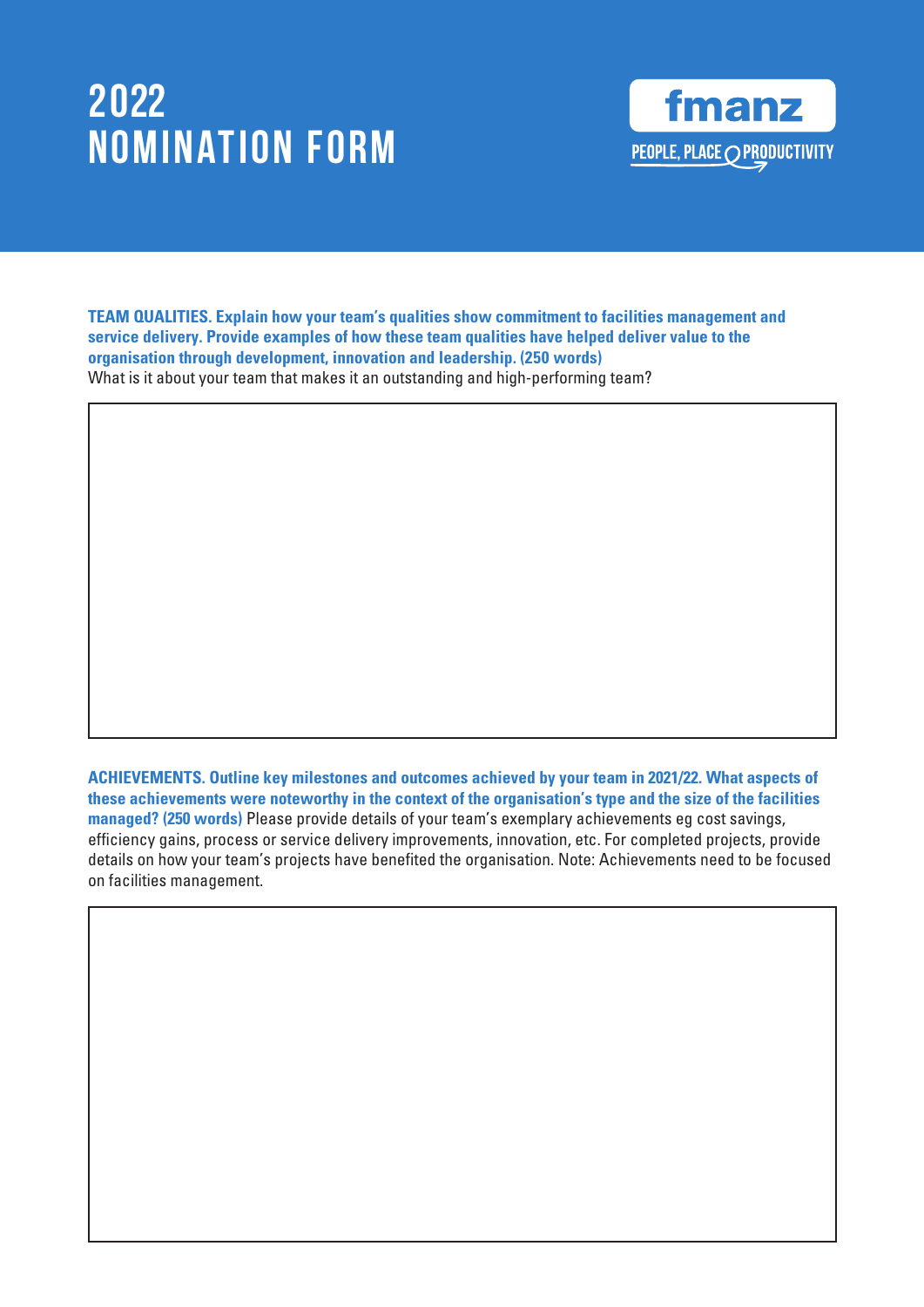

**DEVELOPMENT. Provide examples of how your team has improved performance within the FM team and/ or organisation through sharing knowledge and experiences, and mentoring. (250 words)** Looking inwards to their own or their client's business, how have your team members used their training, development, innovation and learning experiences to benefit others? How has this led to positive organisational change?

**FM INDUSTRY AND FMANZ. Describe how your team supports and represents the FM industry in NZ through involvement in activities and groups that seek to develop and support FM (eg, giving presentations, mentoring, joining associated property groups, being involved in FMANZ committees and activities). (250 words)** Looking outside your business, or your client's business, how has your team contributed towards the development, support and representation of the FM industry?